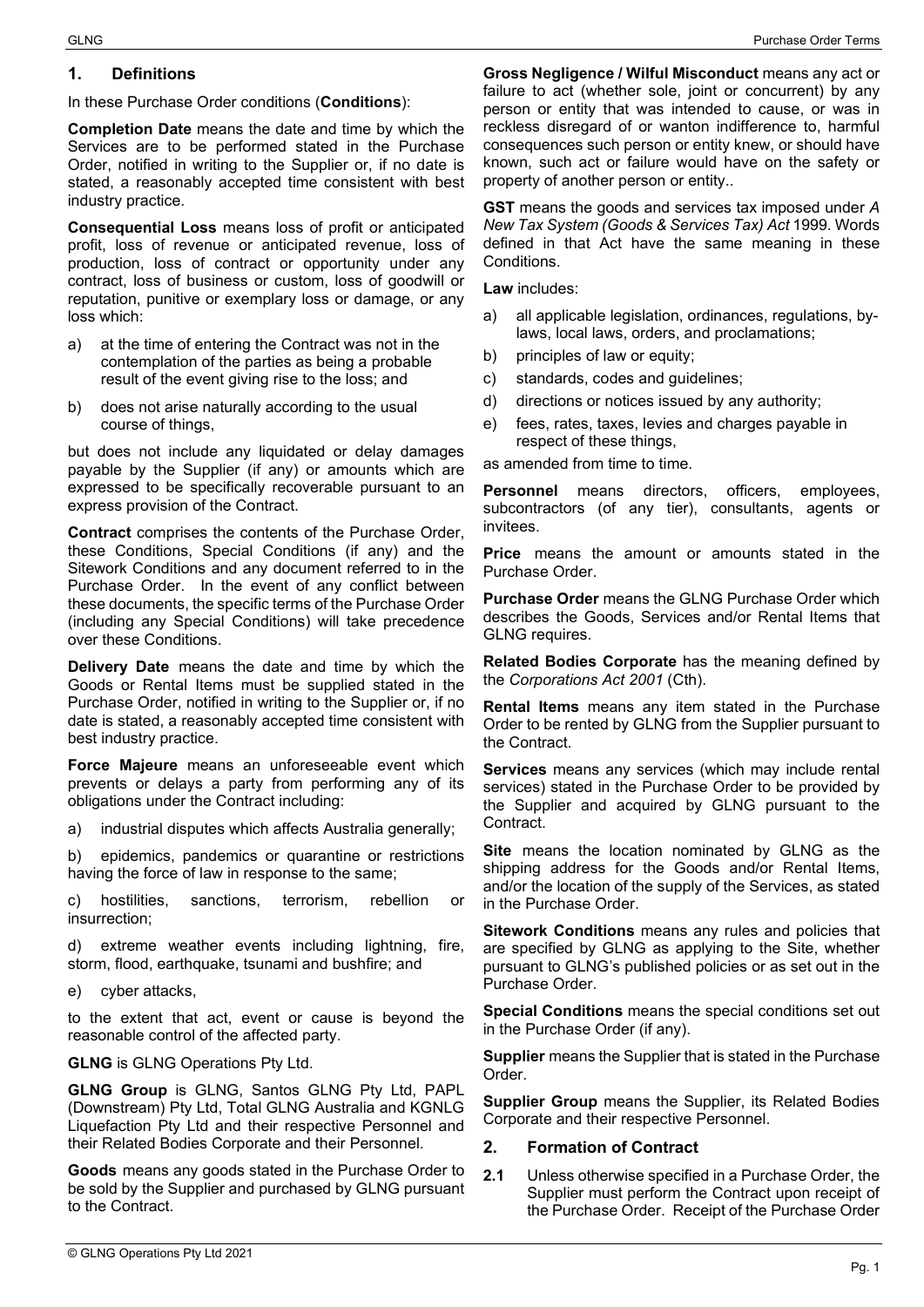will be taken to have occurred 2 business days after it is sent to the Supplier, unless the Supplier acknowledges receipt earlier.

- **2.2** No terms or conditions sought to be imposed by the Supplier (including any terms contained in any Supplier tender, offer, counteroffer or proposal) are incorporated in the Contract, unless specifically referred to in the Purchase Order or separately accepted in writing by GLNG.
- **2.3** If GLNG enters into the Contract as operator on behalf of joint venture partners, then GLNG executes the Contract as an agent for and on behalf of the joint venture partners in their several interests.

## <span id="page-1-0"></span>**3. Supply**

- **3.1** The Supplier will supply to GLNG:
	- a) the Goods or Rental Items by the Delivery Date; and/or
	- b) the Services by the Completion Date.
- <span id="page-1-1"></span>**3.2** Goods must be new and fit for purpose upon delivery and must, for the period of 1 year commencing on the later of:
	- a) the Delivery Date; or
	- b) the date of delivery to GLNG,

comply with the specification or description in the Purchase Order and be free from defects.

- <span id="page-1-2"></span>**3.3** Services must be performed safely, skilfully, diligently and according to the agreed timetable, and by suitably qualified and competent people and, for the period of 1 year commencing on the later of:
	- a) the Completion Date; or
	- b) the date of completion of the Services,

comply with the specification or description in the Purchase Order.

- **3.4** All the Supplier's documents, drawings and reports to be supplied under the Purchase Order must be accurate, comprehensive and complete.
- **3.5** The parties must comply with the terms of this Contract and the Sitework Conditions, and nothing in this clause [3](#page-1-0) limits or prejudices any of GLNG's rights or other remedies at Law.

#### **4. Price and Payment**

- **4.1** The Price is fixed, not subject to any adjustment and includes all costs that may be incurred by the Supplier in performing its obligations, and it includes all excise, duties and taxes (excluding GST).
- **4.2** GLNG will pay the Price to the Supplier within 30 days of the end of the month in which a correct invoice is received, unless otherwise specified on the Purchase Order.
- **4.3** If it is a Taxable Supply, GLNG will pay to the Supplier the GST in respect of the Taxable Supply provided that the Supplier submits a valid tax invoice that must include:
	- a) the Purchase Order number;
	- b) the Goods, Rental Items and/or Services

supplied under that tax invoice;

- c) the Site and date of supply;
- d) if Services are charged by time, the time spent by the people; and
- e) any other details reasonably requested by GLNG.
- **4.4** By submitting an invoice, the Supplier warrants that the Goods, Rental Items and/or Services have been supplied according to the Contract and the amounts in the invoice are true and correct.
- **4.5** GLNG may set off, from any monies due to the Supplier (whether under the Contract or any other agreement with the Supplier), any sum that is payable by the Supplier to GLNG.
- **4.6** All payments are payments on account. The presentation, payment or non-payment of an invoice will not constitute a settlement of a dispute, a remedy of account stated or otherwise waive or affect the rights of the parties.

## **5. Delivery**

- **5.1** Unless stated otherwise in the Purchase Order, the Supplier must, at its own cost and risk:
	- a) in the case of Goods and/or Rental Items, deliver the Goods and/or Rental Items to the Site specified in the Purchase Order. Delivery is taken to occur upon completion of offloading by the Supplier. If the Goods and/or Rental Items are lost or damaged in transit, the Supplier must replace them at its cost as soon as practicable; and
	- b) in the case of Services, provide the Services (including any deliverables) at the Site(s) specified in the Purchase Order by the due date.
- **5.2** If stated in the Purchase Order, GLNG will arrange for the Goods and/or Rental Items to be collected from the Supplier. Delivery occurs when possession of the Goods and/or Rental Items is transferred to GLNG or to GLNG's nominated transporter.
- **5.3** The Supplier must, at its own cost, ensure the Goods and/or Rental Items are adequately packed to the standard specified by GLNG's Packing Marking Shipping Specification.
- **5.4** The Supplier must provide sufficient documents to enable GLNG to identify the Goods and/or Rental Items being delivered including the Purchase Order number, description, quantities and any data sheets or other materials as required by Law.
- **5.5** Where Services contain deliverables, physical title in each deliverable passes to GLNG upon creation of that item. The Supplier bears the risk for each deliverable until completion of testing, inspection and acceptance by GLNG to its sole satisfaction.
- **5.6** Title in the Goods passes to GLNG when delivery is completed according to this Contract or when GLNG pays for the Goods, whichever is earlier. Unless otherwise stated in the Purchase Order:
	- a) risk in the Goods passes to GLNG when they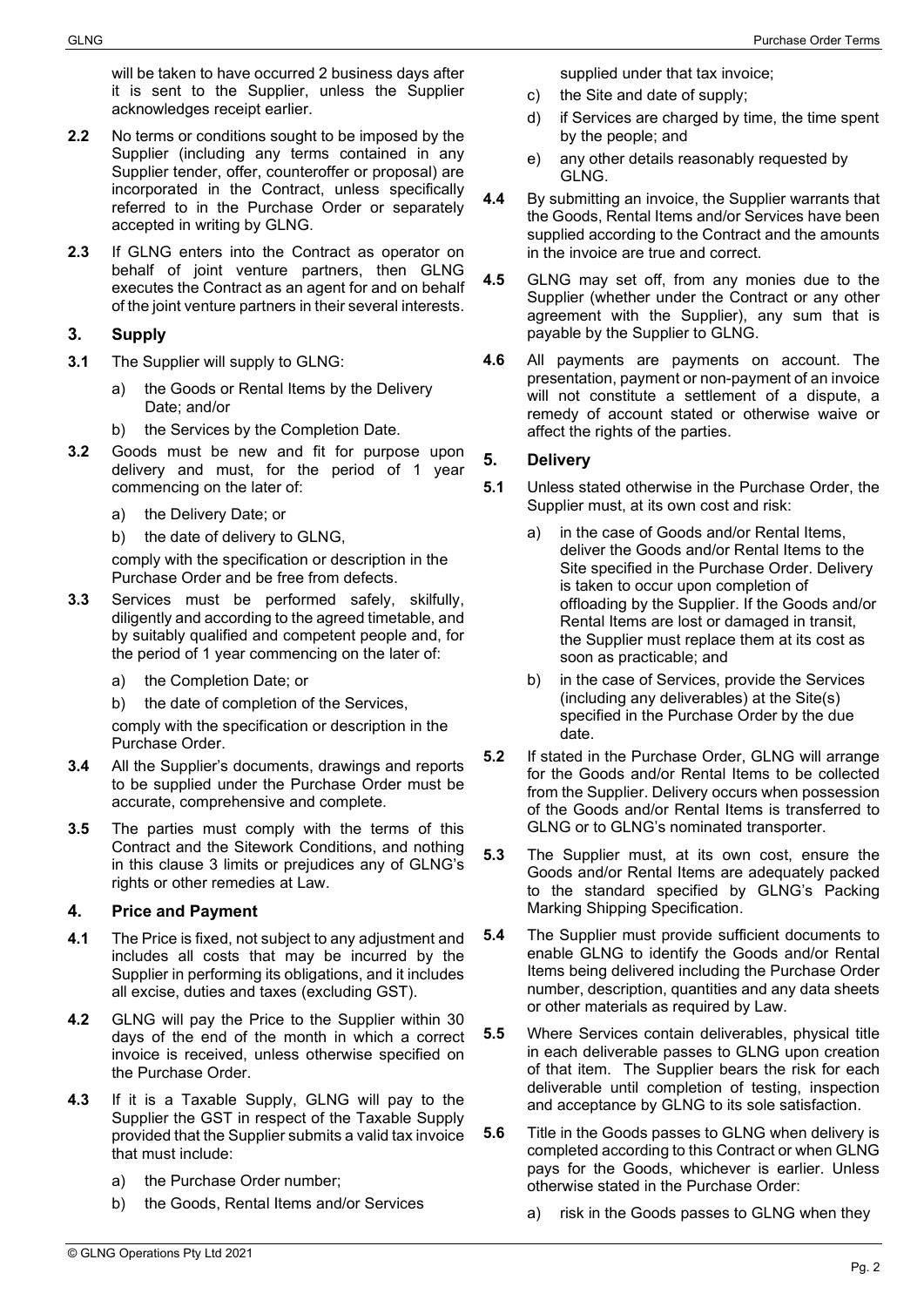are delivered according to this Contract; and

b) risk in any Rental Items always remains with the Supplier.

#### **6. Rental Conditions**

- **6.1** The Supplier retains title to the Rental Items. The Supplier must allow GLNG to possess and enjoy the Rental Items on an exclusive basis during the term without any interruption.
- **6.2** All Rental Items must be new (unless otherwise agreed by GLNG), fit for purpose and in safe working condition.
- **6.3** At the end of the Contract, the Rental Items will be collected by the Supplier at its own cost.

#### **7. Non-Compliance and Returns**

- <span id="page-2-0"></span>**7.1** If any Goods or Rental Items fail to comply with this Contract, GLNG may (without prejudice to its other rights at Law) give the Supplier notice to collect the Goods and/or Rental Items, or return them, at the Supplier's expense, and the Supplier must reimburse GLNG the Price of those Goods or Rental Items, plus any costs incurred by GLNG in returning them, within 5 business days of receipt of a request for reimbursement.
- **7.2** If an event occurs under clause [7.1:](#page-2-0)
	- a) risk in the Goods or Rental Items will revert to the Supplier upon collection or return; and
	- b) for Goods only, title will revert upon reimbursement of the Price by the Supplier.
- **7.3** Where GLNG agrees in writing that the Supplier may resupply Goods or Rental Items, rather than reimbursing GLNG the Price under clause [7.1,](#page-2-0) the Supplier warrants such resupplied Goods or Rental Items in accordance with clause [3.2](#page-1-1) for the period of 1 year commencing from the date of the resupply to GLNG.
- **7.4** Acceptance of the Goods and/or Rental Items after any inspection and/or testing by GLNG does not relieve the Supplier of any of its obligations to perform the Contract.
- **7.5** The Supplier must ensure that any warranties from sub-suppliers applicable to the Goods or Services (if applicable) are transferred to GLNG.
- **7.6** If any Services fail to comply with the Contract, the Supplier, if requested to do so by GLNG, must promptly re-perform the deficient part of the Services at the Supplier's cost and within a reasonable time as stipulated by GLNG. The Supplier warrants such re-performed Services in accordance with clause [3.3](#page-1-2) for the period of 1 year from the final date of re-performance of the relevant Services. If the Supplier fails to re-perform the Services at all or in a timely manner, GLNG may have the relevant Services performed by others and recover its costs and losses from the Supplier.

#### **8. Site Conditions**

The Supplier must ensure that its employees, contractors, agents and invitees:

- a) complete any inductions required by GLNG prior to commencing performance of the Contract;
- b) comply with the Sitework Conditions and reasonable directions provided by GLNG when on Site;
- c) use their best endeavours not to interfere with GLNG's activities on the Site; and
- d) ensure that they do not leave rubbish or debris on the Site.

#### **9. Supplier Warranties**

The Supplier represents and warrants to GLNG that:

- a) all information in brochures, quotes or tenders provided in connection with the provision of the Goods or Services is accurate;
- b) it has unencumbered title to, and use of, the Goods and Rental Items, and use of them under the Contract will not infringe the rights of any third party;
- c) it holds, will maintain and comply with all licences, permits, forms, applications and authorities under Law to perform the Contract; and
- d) no virus or other harmful code or data designed to interrupt, damage, destroy or limit the functionality of any software, hardware or equipment will be introduced into GLNG's or any member of the GLNG Group's systems as a result of the supply of the Goods or Services by the Supplier.

## <span id="page-2-1"></span>**10. Indemnity**

- **10.1** The Supplier indemnifies GLNG and each member of the GLNG Group (**GLNG Indemnified Parties**) against all claims, liabilities, loss, damage or penalties incurred by the GLNG Indemnified Parties caused or contributed to by the Supplier or any member of the Supplier Group arising out of in connection with the performance of the Contract except to the extent that the claim, liability, loss, damage or penalty is contributed to by any member of the GLNG Group.
- **10.2** Notwithstanding any other provisions in the Contract, no indemnity set out in this clause 10 will apply in favour of any party in the event of the Gross Negligence / Wilful Misconduct of such party.
- **10.3** Neither party is liable to the other (including any member of the Supplier Group or GLNG Group (as applicable)) for any Consequential Loss arising under or in connection with the Contract (howsoever arising, including negligence) excluding where the liability of a party or any member of the Supplier Group or GLNG Group (as applicable) to the extent that the first party:
	- a) is entitled to be indemnified for such liability under a policy of insurance effected under the requirements of the Contract; or
	- b) would have been entitled to be indemnified for such liability under a policy of insurance effected under the requirements of the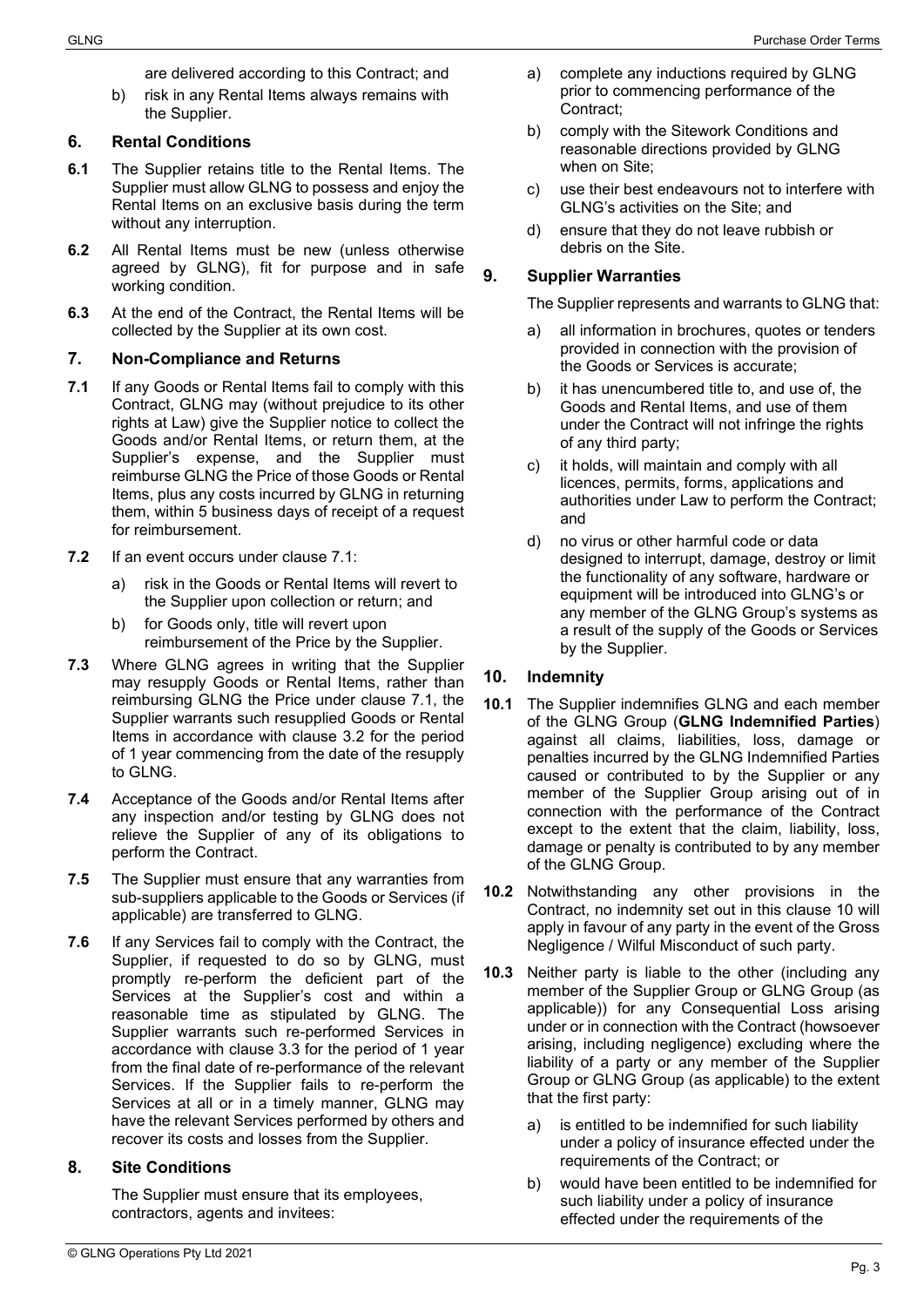Contract but for the first party's failure to comply with the terms and conditions of the relevant policy or its obligations under the Contract in respect of such policy.

- **10.4** GLNG holds the benefit of the indemnity given by the Supplier under the Contract on trust for each member of the GLNG Group.
- **10.5** For the avoidance of doubt, nothing in this clause 10 must be construed as derogating from the Supplier's obligations under the Contract.
- **10.6** To the maximum extent possible, the parties exclude the provision of any proportionate liability legislation that applies.
- **10.7** The indemnity provided in this clause [10](#page-2-1) is a continuing obligation separate from the Supplier's other obligations and survives expiry or termination of the Contract.

#### **11. Insurance**

- **11.1** Unless otherwise stated in the Purchase Order, the Supplier represents and warrants that it holds the following insurance cover during the performance of the Contract:
	- a) public liability insurance of not less than AUD\$10 million and must include GLNG as an additional insured;
	- b) comprehensive motor vehicle insurance of not less than AUD\$20 million for any vehicles used as part of the Services;
	- c) workers compensation insurance as required by Law;
	- d) professional indemnity insurance of not less than AUD\$1 million if the performance of this Contract requires the Supplier to provide professional advice; and
	- e) any other insurance that is specified in the Purchase Order.
- **11.2** The Supplier must ensure that any subcontractors used in performing the Contract also have and maintain the insurance set out in clause 11.1 during the performance of the Contract.

#### **12. Intellectual Property**

- **12.1** All intellectual property that arises because of the performance of the Contract (**IP**) vests in GLNG upon creation. The Supplier must assign or transfer all such IP to GLNG, and until that time holds any such IP on trust for GLNG.
- **12.2** GLNG grants the Supplier an irrevocable and royalty free licence to use the IP for this Contract. The Supplier grants to GLNG and each member of the GLNG Group an irrevocable, perpetual, worldwide and royalty free licence to use any intellectual property not vested in GLNG that is necessary for the GLNG Group to have the benefit of the Goods and/or Services provided under the Contract.

## **13. Confidentiality**

**13.1** The parties must not disclose information belonging

to one party which is disclosed to the other party under this Contract and which is not already known by the other party and is not already in the public domain (**Confidential Information**) to any third party or use or reproduce it other than for the performance of the Contract, other than:

- a) as required by Law;
- b) to their own employees or contractors that are required to access the Confidential Information in order to perform their obligations under the Contract;
- c) to any potential investor, or to a financial institution from whom a party is seeking finance, provided they are bona fide in their intentions and have provided a similar undertaking of confidentiality to the disclosing party.
- **13.2** The parties must always safeguard the Confidential Information, and when the Contract ends, the parties must return the Confidential Information if requested by the disclosing party.

## **14. Data Security**

The Supplier must:

- a) comply with all GLNG Group data security requirements in respect of access to and use of data as advised by GLNG Group, in addition to any statutory obligations relevant to data security;
- b) prohibit and prevent any Supplier Personnel who does not have the appropriate level of security clearance from gaining access to GLNG Group data;
- c) use reasonable endeavours to prevent any unauthorised person from gaining access to GLNG Group data. However, if there is any situation involving:
	- 1) accidental loss or destruction of, or unauthorised disclosure of or access to, GLNG Group data; or
	- 2) a cyber security or data security breach on any system (including those of its subcontractor or sub-suppliers) used in connection with the Goods or Services which has or may impact GLNG Group data;

the Supplier must:

- 3) report such incident to GLNG without undue delay;
- 4) mitigate to the extent practicable, any individuals or regulators regarding the incident, as directed by GLNG;
- 5) if applicable, cooperate with GLNG or any member of the GLNG Group in providing any notices to individuals or regulators (as applicable) regarding the incident, as directed by GLNG or any member of the GLNG Group; and
- 6) cooperate and must ensure that each member of the Supplier Group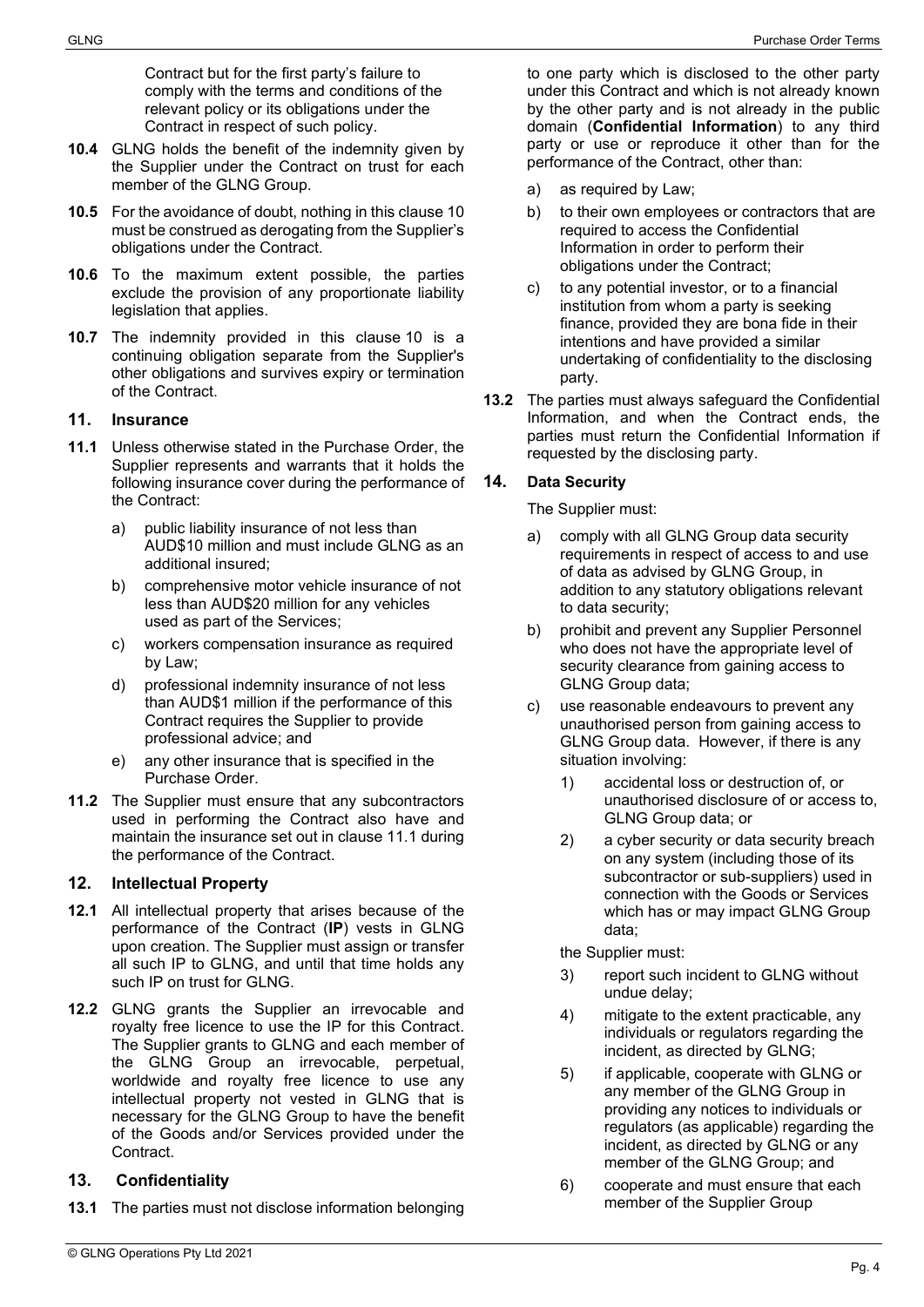cooperates with any investigation into the incident that may be subsequently undertaken by GLNG or any member of the GLNG Group (including in consultation with any data privacy authority (if applicable)).

#### **15. GLNG Policies**

- **15.1** The Supplier must, in the performance of the Contract:
	- a) comply with all Laws including privacy, environmental, health and safety Laws;
	- b) comply with GLNG's published policies or its own policies of the same or higher standard;
	- c) immediately notify GLNG of any incident that is notifiable under environmental, health and safety Laws;
	- d) provide GLNG with a copy of any incident investigation report and evidence that it has revised risk control measures so as to maintain, so far as is reasonably practicable, a work environment that is without risk to the environment, health and safety; and
	- e) allow GLNG to monitor the Supplier's systems, work practices and procedures.
- **15.2** If requested to do so by GLNG, the Supplier must remove from Site and any involvement in the performance of the Contract any Supplier Personnel whose acts or omissions cause the Supplier to fail to comply with the Contract, and the Supplier shall provide replacement Personnel at its own cost. The Supplier must not replace or withdraw any key Personnel as set out in the Purchase Order (if any) without GLNG's consent.

# **16. Reporting**

- **16.1** The Supplier must provide GLNG, when requested, progress reports and/or a detailed program about the stages of performance under the Contract, information to support or justify any element of the Price, applicability of any excise, duties and taxes, quarterly reports on the emissions of greenhouse gases and energy usage relating to such performance, and any information about the Supplier's employees and contractors relating to health and safety.
- **16.2** GLNG (or its nominee) may for any reason request an audit of the Supplier's compliance with the Contract. If this occurs, the Supplier must allow GLNG access to its premises and any Supplier Group Personnel to conduct any audit.

# **17. Force Majeure**

**17.1** If a party cannot carry out its obligations (wholly or in part) under the Contract due to a Force Majeure they must give written notice to the other party which details the Force Majeure Event, the specific obligations the affected party cannot perform, the estimated duration of the Force Majeure and steps taken or planned to mitigate or abate the Force Majeure.

- **17.2** Provided a compliant notice is provided under clause 17.1, the affected party's obligations under the Contract are suspended to the extent they are prevented or delayed by the Force Majeure. The affected party must take all reasonable steps to remedy the Force Majeure to the extent practicable, resume performance of its obligations as soon as reasonably possible and mitigate any loss suffered by the other party as a result of the affected party's failure to carry out its obligations under the Contract.
- **17.3** If the Force Majeure event continues for more than 30 consecutive days GLNG may at its sole discretion terminate the Contract by written notice to the Supplier.

# **18. Termination**

- **18.1** GLNG may terminate the Contract in whole or in part immediately by written notice if:
	- a) subject to Law, GLNG becomes aware that the Supplier is unable to pay its debts when they are due;
	- b) subject to Law, the Supplier is involved in any insolvency proceedings or equivalent processes;
	- c) the Supplier ceases to carry on business;
	- d) there is a change in control of the Supplier;
	- e) the Supplier or Supplier Group, in the reasonable opinion of GLNG, is endangering anyone's health or safety;
	- f) the Supplier or Supplier Group is in breach of the Law, including any anti-bribery, export control, anti-money laundering, modern slavery or sanctions regulations; or
	- g) the Supplier or Supplier Group materially breach the Sitework Conditions.
- **18.2** If the Supplier breaches a term of the Contract or fails to perform the Contract, GLNG may give written notice requiring the breach to be remedied within 7 calendar days. If the breach is not remedied within these 7 days, or where the breach cannot reasonably be remedied within these 7 days and the Supplier does not commence the remediation of the breach within that period and diligently pursue the remediation, then GLNG may elect to terminate the Contract and recover its losses that arise from such termination, including having any Goods, Rental Items or Services (as applicable) supplied by another supplier on an expedited basis.
- **18.3** GLNG may terminate the Contract for convenience at any time, in its sole discretion, by providing 30 days written notice to the Supplier. Upon receipt of such notice, the Supplier must seek to minimise any costs or losses arising from such early termination. GLNG will pay that part of the Price for any work completed up to the date of termination, and for the cost of materials and equipment properly ordered by the Supplier for the purpose of supplying the Goods, the Rental Items or the Services (as applicable) and which the Supplier has paid or is legally bound to pay. GLNG is not liable for, and the Supplier releases GLNG from, any other loss or damage